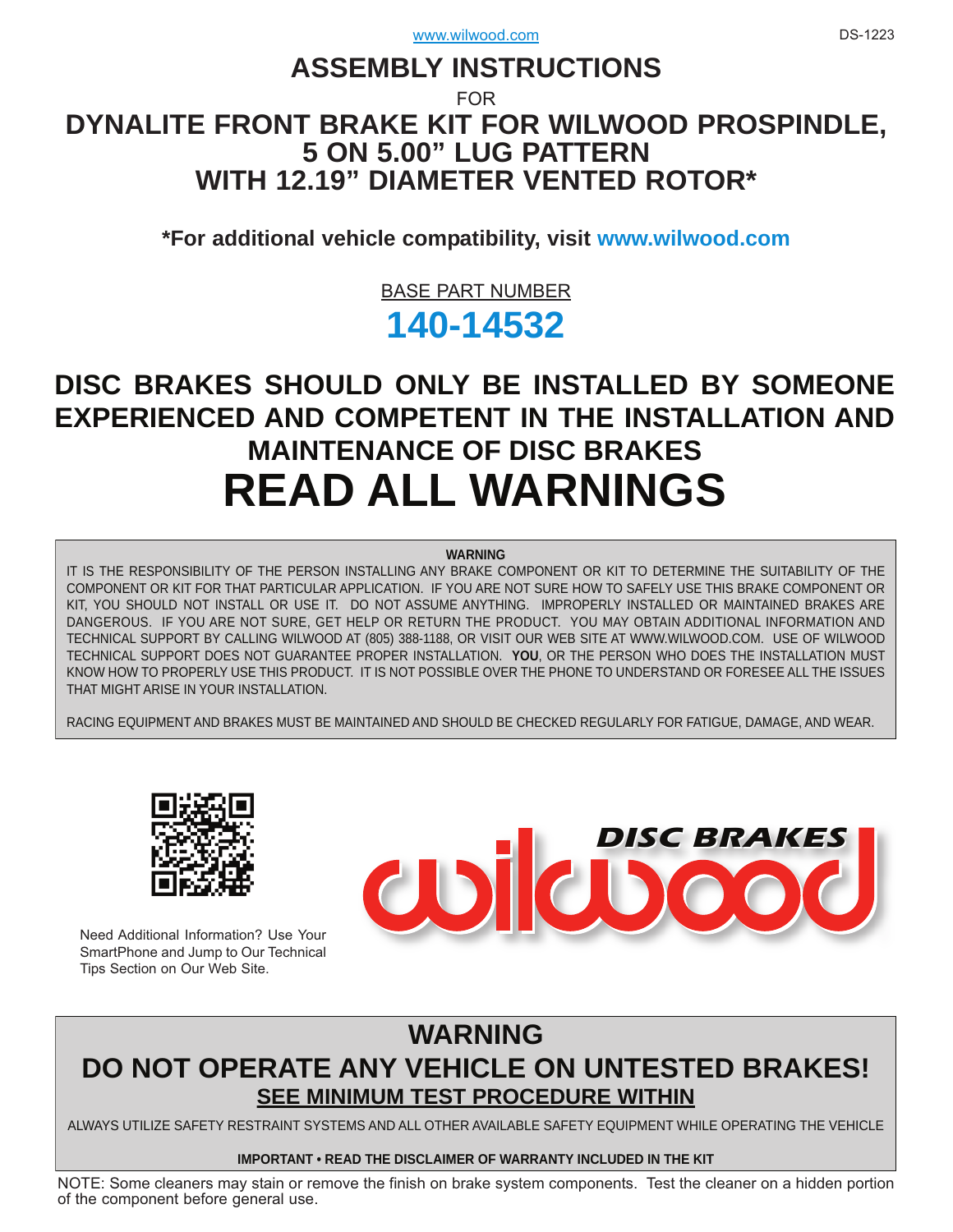**Before any tear-down or disassembly begins, review the following information:**

- **Review the wheel clearance diagram (Figure 3, page 4) to verify there is adequate clearance with the wheels you will be using with the installation.**
- **This brake kit does not include flex lines. OEM brake lines will not adapt to Wilwood calipers. Check the assembly instructions, or associated components section for brake line recommendations before assembly. In addition, Wilwood offers an extensive listing of brake lines and fittings on our web site: www.wilwood.com.**
- **Due to OEM production differences and other variations from vehicle to vehicle, the fastener hardware and other components in this kit may not be suitable for a specific application or vehicle.**
- **[It is the responsibility of the purchaser and installer of this kit to verify suitability / fitment of all components](www.wilwood.com) and ensure all fasteners and hardware achieve complete and proper engagement. Improper or inadequate engagement can lead to component failure.**

## **Photographic Tip**

**Important** and highly recommended: Take photos of brake system before disassembly and during the disassembly process. In the [event, trouble-shooting photos can be life savers. Many vehicles have undocumented variations, photos will make it much simpler for](www.wilwood.com) Wilwood to assist you if you have a problem.

## **Exploded Assembly Diagram**



**[Figure 1. Installation Configuration for Drop Spindle, P/N 830-9807](www.wilwood.com)**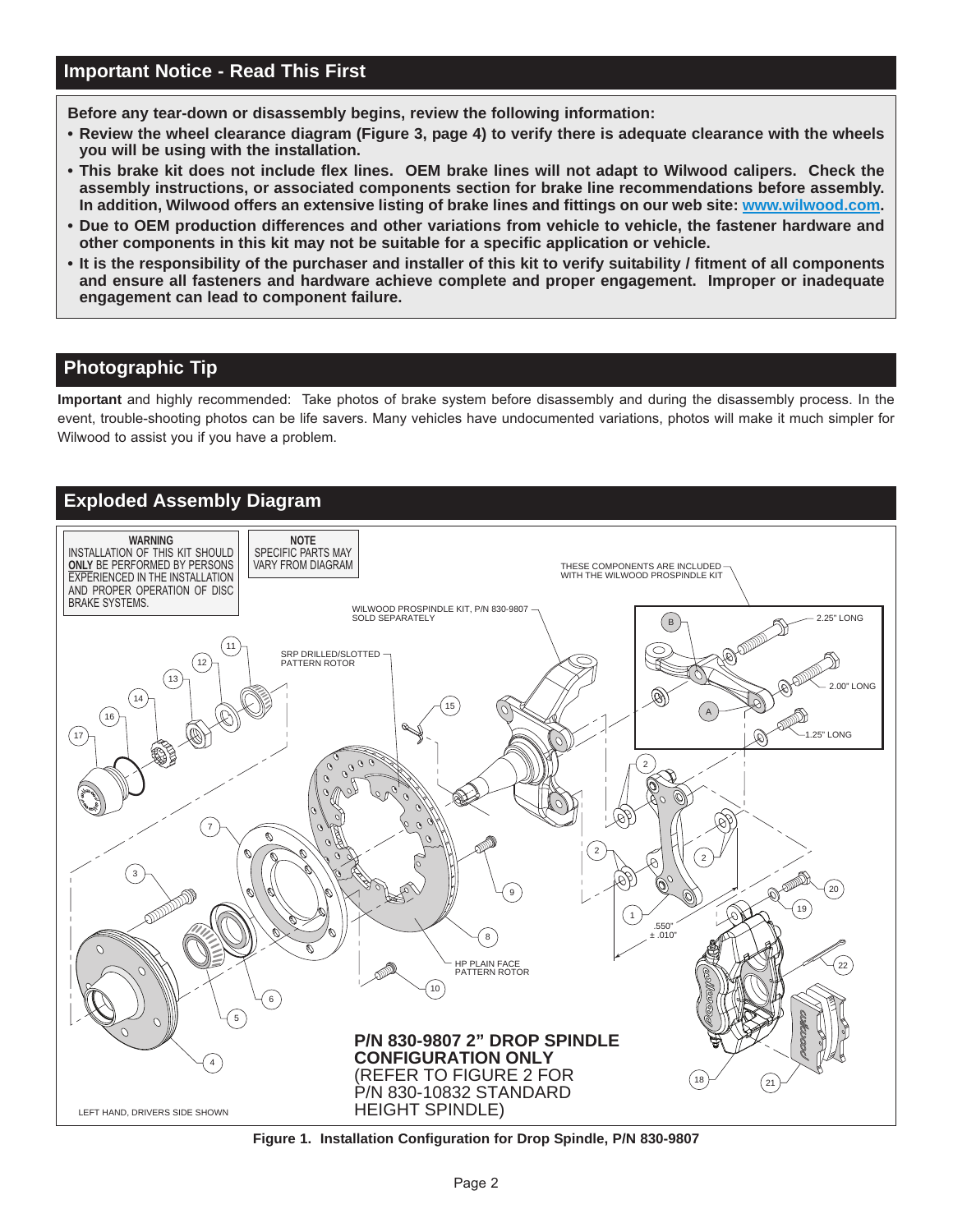## **Exploded Assembly Diagram and Parts List**



**[Figure 2. Installation Configuration for Standard Height Spindle, P/N 830-10832](www.wilwood.com)**

| <b>ITEM NO.</b> | PART NO.     | <b>DESCRIPTION</b>                                    | QTY                   |
|-----------------|--------------|-------------------------------------------------------|-----------------------|
|                 | 249-14621/22 | Bracket Assembly, Caliper Mounting                    | 2                     |
| 2               | 240-3902     | Shim, .016 Thick                                      | 16                    |
| 3               | 230-6959     | Stud, 1/2-20 x 2.00 Long, 12 Point                    | 10                    |
| 4               | 270-14517    | Hub Assembly                                          |                       |
| 5               | 370-0884     | Cone, Inner Bearing                                   | $2222$<br>2<br>2<br>2 |
| 6               | 380-0885     | Seal, Grease                                          |                       |
| $\overline{7}$  | 300-3099     | Adapter, Rotor                                        |                       |
| 8               | 160-5843     | Rotor, .81" Thick x 12.19" Dia, 8 x 7.00" Bolt Circle |                       |
| 8A              | 160-7103/04  | Rotor, SRP Drilled and Slotted                        | $\overline{2}$        |
| 9               | 230-11934    | Bolt, 5/16-18 x .75 Long, Torx Button Head            | 16                    |
| 10              | 230-11239    | Bolt, 3/8-16 x 1.00 Long, Torx Button Head            | 10                    |
| 11              | 370-0882     | Cone, Outer Bearing                                   | 2 2 2 2 2 2 2 2       |
| 12              | 240-2444     | Washer, 7/8" Spindle                                  |                       |
| 13              | 230-9548     | Nut, Spindle                                          |                       |
| 14              | 300-9549     | Retainer, Nut                                         |                       |
| 15              | 180-9541     | Pin, Cotter                                           |                       |
| 16              | 211-1674     | $O$ -ring                                             |                       |
| 17              | 270-2158     | Cap, Dust                                             |                       |
| 18              | 120-13844-BK | Caliper, Forged Dynalite, Black                       |                       |
| 18A             | 120-13844-RD | Caliper, Forged Dynalite, Red                         | $\overline{2}$        |
| 19              | 240-10190    | Washer, .391 I.D. x .625 O.D. x .063 Thick            | 4                     |
| 20              | 230-10025    | Bolt, 3/8-24 x 1.25 Long, Hex Head                    | 4                     |
| 21              | 150-8850K    | Pad, BP-10 Compound, Axle Set                         |                       |
| 22              | 180-0055S    | Pin, Cotter                                           | 2                     |

NOTES: P/N 230-14200 Bolt Kit, wheel studs, includes part number 230-6959

P/N 230-3829 Bolt Kit, adapter plate to hub, includes part number 230-11239

P/N 230-12120 Bolt Kit, rotor to adapter plate, includes part number 230-11934

P/N 230-10141 Bolt Kit, caliper to bracket, includes part numbers 230-10025, 240-10190

[P/N 249-14621/22 Bracket Kit, bracket to spindle/caliper to bracket, includes p/n's 230-10024, 240-3902, 240-10190, 249-14623/24 & 250-14626](www.wilwood.com) P/N 370-10090 Locknut Kit, includes part numbers 180-9541, 230-9548, 240-2444 and 300-9549

Item 8A is an optional item and is included in the (D) drilled rotor kits. Add -D to end of part number when ordering.

Item 18A is an optional item and is included in the (R) red caliper kits. Add -R to end of part number when ordering.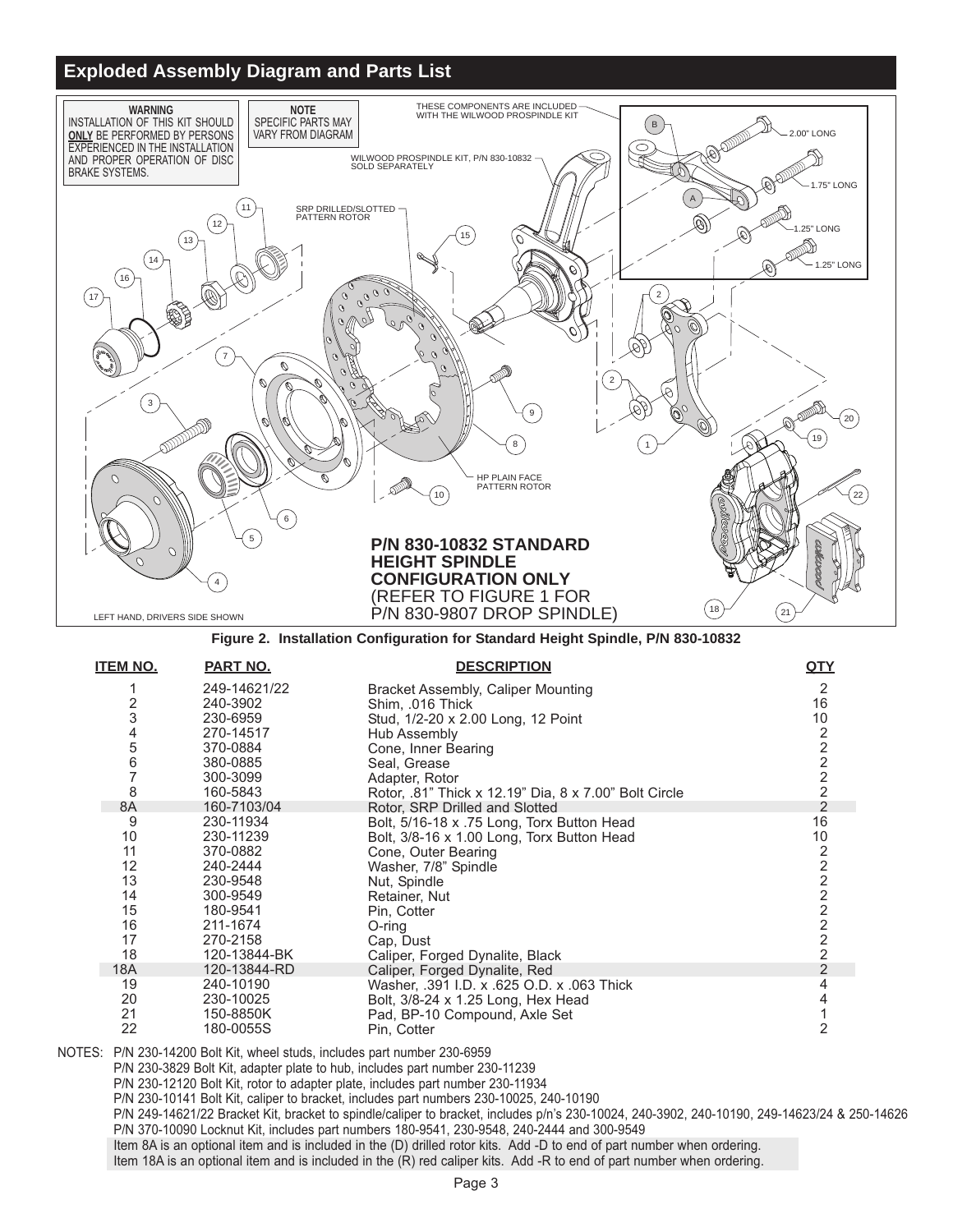## **General Information and Assembly Instructions**

*Installation of this kit should ONLY be performed by persons experienced in the installation and proper operation of disc brake systems. Before assembling the Wilwood disc brake kit, double check the following items to ensure a trouble free installation.*

•Make sure this is the correct kit to match the Wilwood ProSpindle which was purchased separately.

•*NOTE: Refer to the correct diagram and instructions for your application. This kit fits both the standard height ProSpindle (P/N 830-10832), and the 2" drop ProSpindle (P/N 830-9807). However, some instruction steps differ between the two spindle types.*

•Verify the hub stud pattern in this kit  $(5 \times 5.00)$ " matches the stud pattern of the vehicle's wheels.

•Inspect the package contents against the parts list to ensure that all components and hardware are included.

•Verify your wheel clearance using Figure 3.

•*WARNING: The wheel contact surfaces must seat completely on the face of the hub.*

•To prevent damage to the hub face, a 6.15" diameter x .09" thick hub shield (Wilwood P/N 300-10716, sold separately) should be used with any *stamped steel wheels*.

•Always tighten lug nuts to the wheel manufacturer's specifications.

•Always recheck the lug nuts after test driving the vehicle at safe speeds. If they are NOT still tight, inspect the wheel-to-hub contact surfaces for damage and/or incomplete contact.

•As routine maintenance, periodically remove the wheels and inspect the wheel-to-hub contact surfaces for damage.

[•It is the installer's responsibility to ensure that the wheels used with this hub kit are properly and securely installed. Some wheels may](www.wilwood.com) NOT be compatible with the hub in this kit.

**Assembly Instructions** (numbers in parenthesis refer to the parts list and Figures 1 and 2 on the preceding pages): *CAUTION: All mounting bolts must fully engage insert nuts, Figure 4. Be sure to check that all bolts are either flush or protruding through flanged side of insert nut after shimming.* Rear hole refers to the part of the spindle that would be facing the back of the vehicle, front is facing the front of the vehicle.

•*NOTE: Each Wilwood ProSpindle kit includes bolts, washers, and a spacer to mount the steering arm and caliper bracket. The various bolts are identified by length in the following instructions and in Figures 1 and 2.*

**For 2" Drop ProSpindle (P/N 830-9807):** The caliper bracket assembly (1) should initially be installed with clean, dry threads on the mounting bolts.

•Orient the bracket as shown in Figure 1 and Photo 1. Install at top spindle hole using 1.25" long bolt and .06" thick washer (from ProSpindle kit), and two .016" thick shims (2) between the bracket and spindle, Figure 1.



**Photo 1**



**Figure 3. Wheel Clearance Diagram**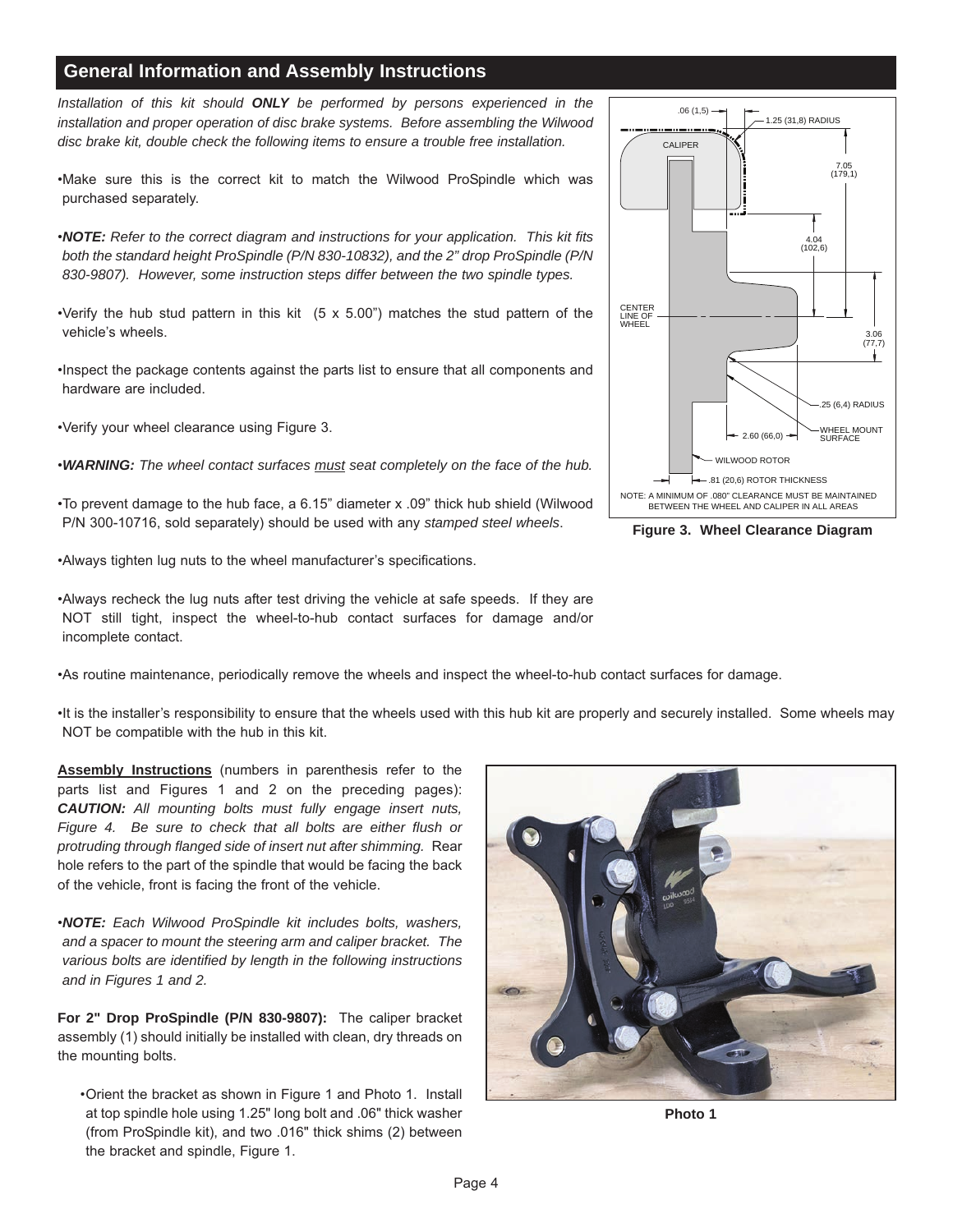## **General Information (Continued) and Assembly Instructions**

•Orient the steering arm, and identify the hole marked 'A', as shown in Figure 1. Install at bottom spindle hole using 2.00" long bolt, .06" thick washer (from ProSpindle kit), two .016" thick shims (2) between the steering arm and the bracket, and another two more ,016" thick shims (2) between the bracket and spindle, Figure 1. The bracket is located between the steering arm and spindle. *NOTE: The bracket and shim washers must add up to a total thickness of .550" ± .010", Figure 1*.

- •Finish attaching the steering arm through the hole marked 'B', as shown in Figure 1. Install using 2.25" long bolt, .06" thick washer, and .25" thick spacer (all from ProSpindle kit), Figure 1.
- •Temporarily tighten all mounting bolts. *NOTE: The bracket and steering arm must fit squarely against the mounting points on the spindle.* Inspect for interference from casting irregularities, machining ridges, burrs, etc. Later, after the caliper alignment has been checked, the mount bolts will be secured using red Loctite<sup>®</sup> 271.

**For Standard Height ProSpindle (P/N 830-10832):** The caliper [bracket assembly \(1\) should initially be installed with clean, dry](www.wilwood.com) threads on the mounting bolts.

- •Orient the bracket as shown in Figure 2 and Photo 2. Install using 1.25" long bolts and .06" thick washers (from ProSpindle kit), and two .016" thick shims (2) on each bolt between the bracket and spindle, Figure 2. Temporarily tighten mounting bolts. *NOTE: The bracket must fit squarely against the mounting points on the spindle.* Inspect for interference from casting irregularities, machining ridges, burrs, etc. Later, after the caliper alignment has been checked, the mount bolts will be secured using red *Loctite*® 271.
- •Orient the steering arm, and identify the hole marked 'A', as shown in Figure 2. Install using 1.75" long bolt, .06" thick washer, and .30" thick spacer (all from ProSpindle kit), Figure 2.
- •Finish attaching the steering arm through the hole marked 'B', as shown in Figure 2. Install using 2.00" long bolt and .06" thick washer (from ProSpindle kit), Figure 2.
- •Temporarily tighten mounting bolts. *NOTE: The steering arm must fit squarely against the mounting points on the spindle.* Inspect for interference from casting irregularities, machining ridges, burrs, etc. Remove the steering arm mounting bolts one at a time, apply red Loctite® 271 to the threads, and torque to 55 ft-lb.

•Install wheel studs (3) into the hub (4), Photo 3. Torque to 77 ft-lb.



**Photo 2**





**Photo 3 Photo 4**





**Photo 5 Photo 6**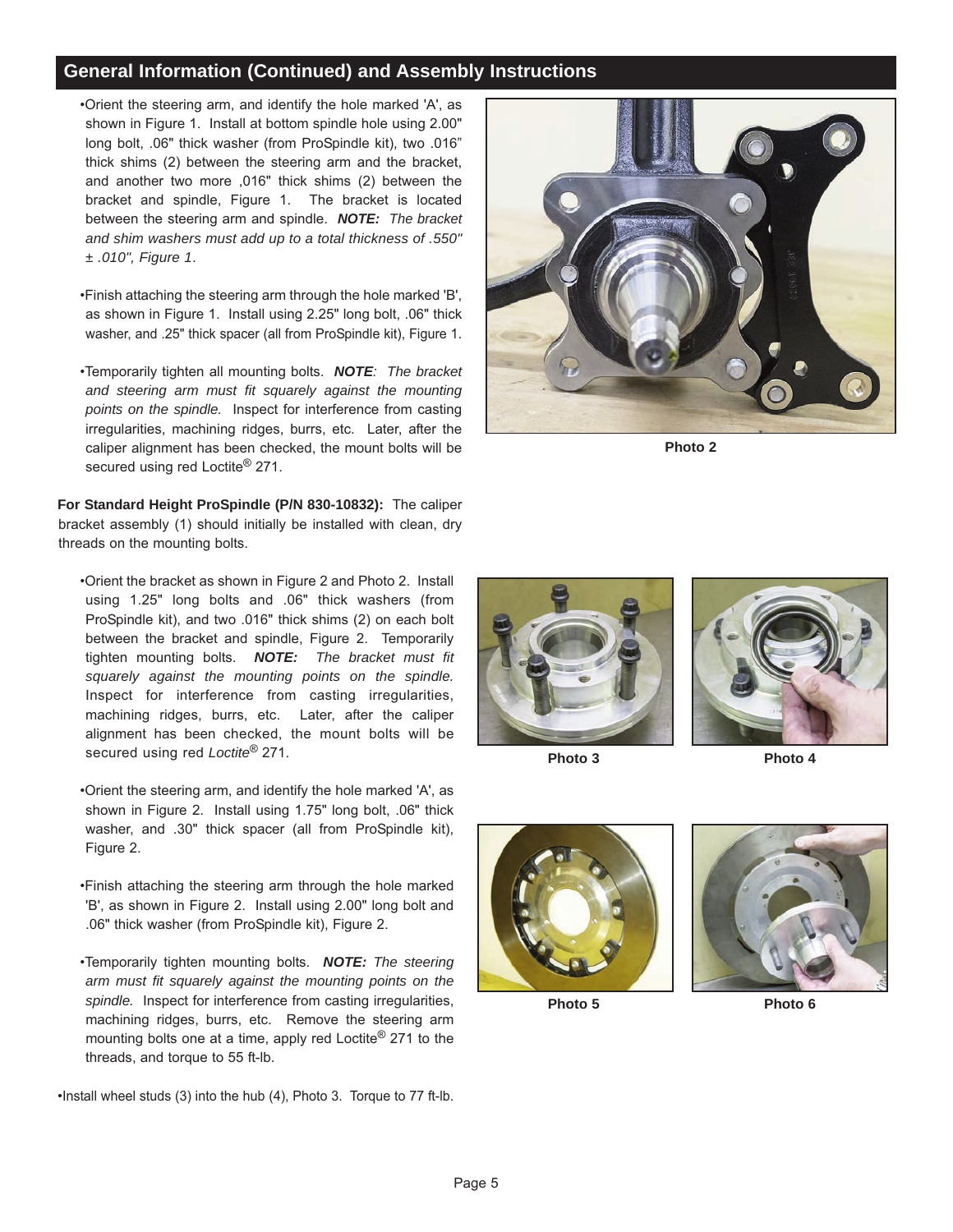## **Assembly Instructions (Continued)**

•Pack the large inner bearing cone (5) with high temperature disc brake bearing grease (available from your local auto parts store) and install into the backside of the hub (4), Photo 4.

•Install the grease seal (6) by pressing into the backside of the hub (4), flush with the end of the hub, Photo 4.

•Orient the rotor (8) and the rotor adapter (7) as shown in Figure 1 or 2 and Photo 5. Attach the rotor to the adapter using bolts (9). Using an alternating sequence, apply red *Loctite*® 271 to the threads, and torque to 25 ft-lb.

•Mount the adapter/rotor assembly (7 and 8) to the hub (4) using bolts (10), as shown in Figure 1 or 2 and Photo 6. Using an alternating sequence, apply red *Loctite*® 271 to the threads, and torque to 45 ft-lb.

•Pack the small outer bearing cone (11) with high temperature disc brake bearing grease and install into front of hub (4), Photo 7. Slide the hub/rotor onto the spindle. Secure using spindle washer (12) and adjusting nut (13). Bearing adjustment: Tighten the nut while turning the hub. When there is a slight bind on the bearings, they are seated correctly. Back the nut off about 1/6 to 1/4 of a turn, or sufficiently to allow .001" to .007" end play. *WARNING: Failure to back off adjusting nut could cause bearing to run hot and be damaged, which could cause the wheel to lock or come off.* Install spindle nut retainer (14) and new cotter pin (15).

•Screw dust cap (17) into hub (4), Photo 8. Friction created by the o-ring (16) on the dust cap keeps it from unscrewing. *NOTE: The O.D. of the existing OEM spindle washer may be larger than the I.D. of the dust cap not allowing it to seat against the hub face. Therefore, use the spindle washer (12) supplied with the kit instead of the OEM washer.*

•*NOTE: Please reference the caution statement at the beginning of the assembly instructions.* Mount the caliper (18) onto the caliper bracket (1) using washers (19), and bolts (20) as shown in Figure 1 or 2. Temporarily tighten the mounting bolts and view the rotor (8) through the top opening of the caliper (18). The rotor should be centered in the caliper, Photo 9. If not, proceed as follows:

#### **For 2" Drop ProSpindle (P/N 830-9807)**

- [Adjust by adding or substracting shims \(2\) between the bracket and the spindle. Always use the same amount of shims on each](www.wilwood.com) of the two bolts between bracket and spindle.
- For the lower bracket mount bolt, if a shim was added between the bracket and spindle, then a shim must be removed between the steering arm and bracket, such that the total thickness of bracket and shims remain equal to .550  $\pm$  .010", Figure 1.
- **•** Conversely, if a shim was removed between bracket and spindle, one must be added between steering arm and bracket. Again, maintaining a total thickness of .550 ± .010".



**Photo 7**



**Photo 8**



**Figure 4. Clinch Nut Engagement Diagram**





**Photo 9 Photo 10**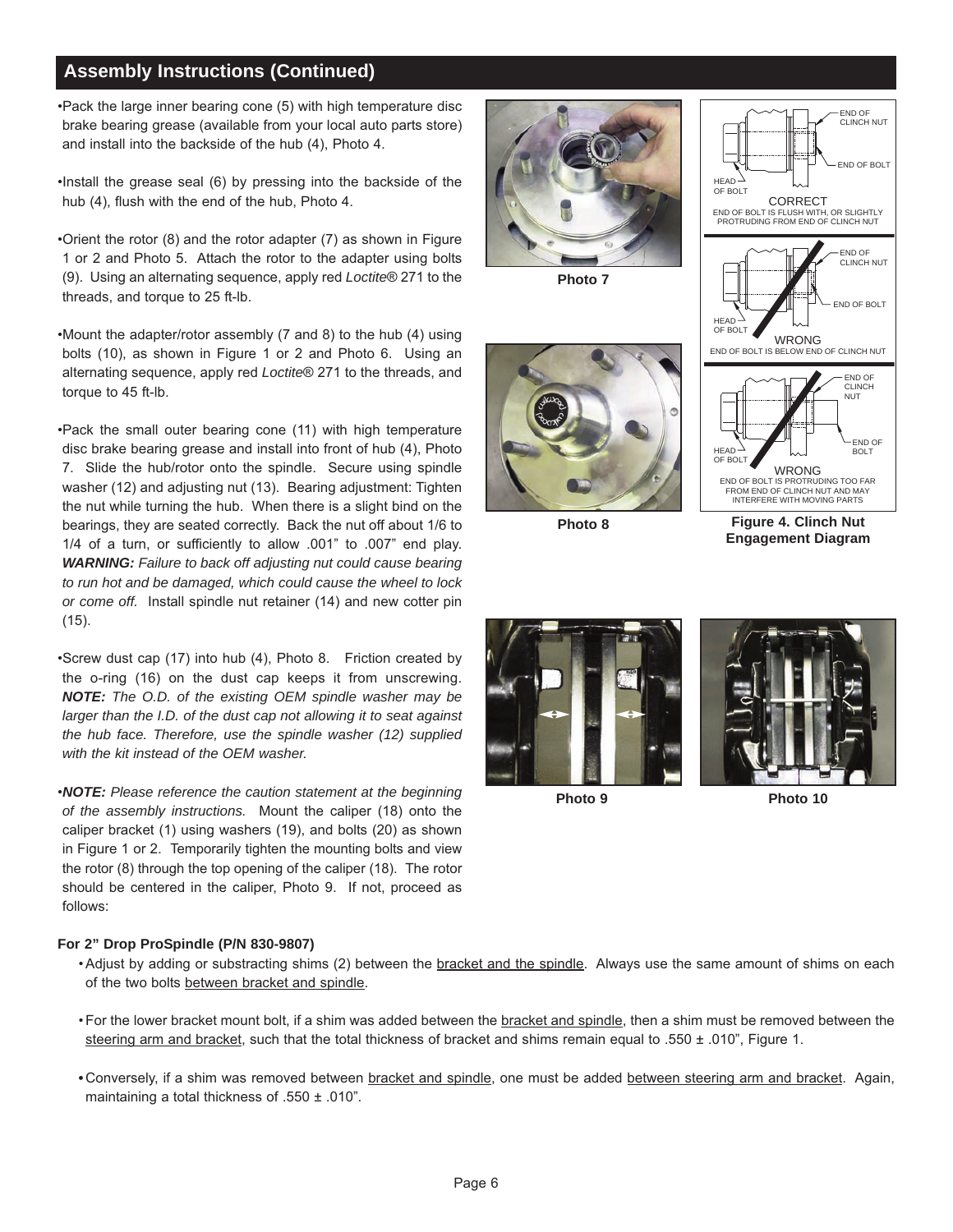## **Assembly Instructions (Continued)**

#### **For Standard Height ProSpindle (P/N 830-10832)**

• Adjust by adding or substracting shims (2) between the bracket and the spindle. Always use the same amount of shims on each of the two mounting bolts.

•*NOTE: The end of each bolt must be flush with or slightly protruding from the head of the clinch nut, as shown in Figure 4.* If necessary place spare shims (2) between washer (19) and caliper mounting ear to achieve the proper clinch nut engagement. Once the caliper alignment and clinch nut engagement are correct, remove the ProSpindle supplied bolts one at a time, apply red *Loctite*® 271 to the threads and torque to 55 ft-lb. Then apply red *Loctite*® 271 to caliper mounting bolt threads (20) and torque to 40 ft-lb.

•Install the disc brake pads (21) into the caliper (18), with the friction material facing the rotor (8), and secure in place using cotter pin (22), Photo 10.

•Temporarily install wheel and torque lug nuts to manufacturer's specification. Ensure that the wheel rotates freely without any interference.

*•NOTE: The caliper in this brake kit utilizes a 1/8-27 NPT pipe thread inlet. OEM rubber brake hoses generally cannot be adapted to Wilwood calipers.* The preferred method is to use steel adapter fittings at the caliper, either straight, 45 or 90 degree and enough steel braided line to allow for full suspension travel and turning radius, lock to lock. **Carefully route hoses to prevent contact with moving suspension, brake or wheel components.** *NOTE: Wilwood hose kits are designed for use in many different vehicle applications and it is the installer's responsibility to properly route and ensure adequate clearance and retention for brake hose components.* Wilwood offers universal brake flex line hose kits, both domestic (3/8-24 IF) and metric (10mm x 1.0), order:

- P/N 220-7056 for the 14 inch length domestic, 3/8-24 IF
- P/N 220-7699 for the 16 inch length domestic, 3/8-24 IF
- P/N 220-8307 for the 18 inch length domestic, 3/8-24 IF
	- P/N 220-8338 for the 14 inch length metric, 10mm x 1.0
	- P/N 220-6856 for the 18 inch length metric, 10mm x 1.0

Hose kits include hoses, fitting, etc., all in one package for this application.

•*NOTE: Specified brake hose kits may not work with all Years, Makes and Models of vehicle that this brake kit is applicable to, due to possible OEM manufacturing changes during a production vehicle's life.* It is the installer's responsibility to ensure that all fittings and hoses are the correct size and length, to ensure proper sealing and that they will not be subject to crimping, strain and abrasion from vibration or interference with suspension components, brake rotor or wheel.

•In absence of specific instructions for brake line routing, the installer must use his best professional judgment on correct routing and retention of lines to ensure safe operation. Test vehicle brake system per the 'minimum test' procedure stated within this document before driving. After road testing, inspect for leaks and interference. Initially after install and testing, perform frequent checks of the vehicle brake system and lines before driving, to confirm that there is no undue wear or interference not apparent from the initial test. Afterwards, perform periodic inspections for function, leaks and wear in a interval relative to the usage of vehicle.

[• Bleed the brake system, referring to the additional information and recommendations on page 7 for proper bleeding instructions. Check](www.wilwood.com) system for leaks after bleeding.

• Install the wheel and torque to manufacturer's specifications.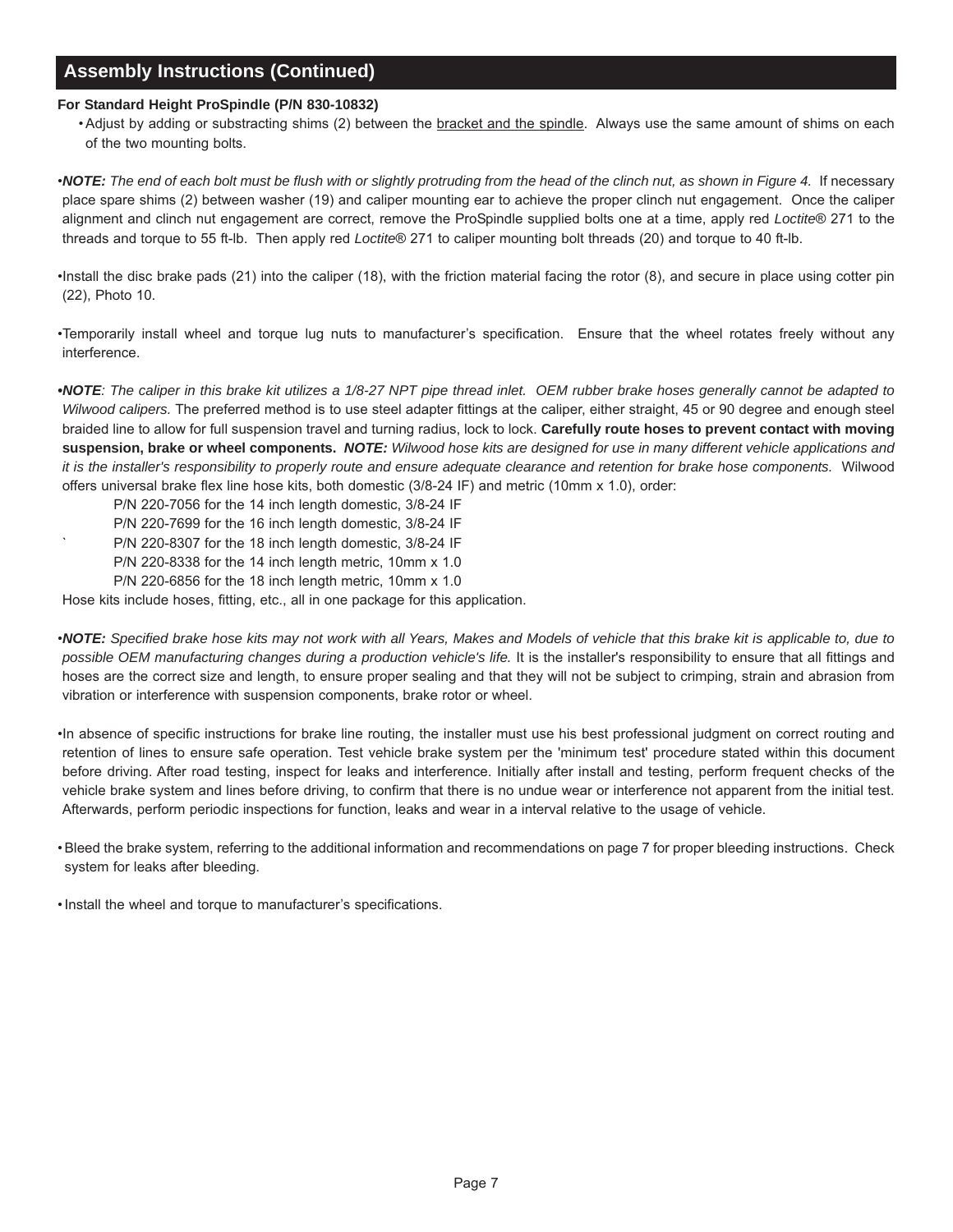## **Balancing the Brake Bias on 4 Wheel Disc Vehicles**

#### •**OE Style or Single Mount Race Pedal with Tandem Outlet Master Cylinder:**

Front to rear caliper piston sizes, rotor diameters, and pad compounds must be initially configured to provide the correct range of vehicle bias when using a single bore / tandem outlet master cylinder. If excessive rear brake bias is experienced, an inline adjustable proportioning valve can be used to decrease the rear line pressure to help bring the vehicle into balance. If excessive front brake bias is experienced, first consideration should be given to increasing the rear brake bias to bring the vehicle into overall balance.

#### •**Race Pedal with Dual Master Cylinders and Balance Bar:**

Master cylinders must be sized to match the calipers and allow the pedal balance bar to operate near the center of its travel. If it is not [possible to fine tune the bias within the adjustable range of the balance bar, then consideration must be given to changing a master](www.wilwood.com) cylinder bore size or some other aspect of the brake system to bring the car into balance. Larger bore master cylinders will generate less pressure while decreasing pedal travel. Smaller bores master cylinders will generate higher line pressures with an increase in pedal travel.

### **Additional Information and Recommendations**

•Fill and bleed the new system with Wilwood Hi-Temp° 570 grade fluid or higher. For severe braking or sustained high heat operation, use Wilwood EXP 600 Plus Racing Brake Fluid. Used fluid must be completely flushed from the system to prevent contamination. *NOTE: Silicone DOT 5 brake fluid is NOT recommended for racing or performance driving*.

•To properly bleed the brake system, begin with the caliper farthest from the master cylinder. Bleed the outboard bleed screw first, then the inboard. Repeat the procedure until all calipers in the system are bled, ending with the caliper closest to the master cylinder. *NOTE: When using a new master cylinder, it is important to bench bleed the master cylinder first.*

•If the master cylinder is mounted lower than the disc brake calipers, some fluid flowback to the master cylinder reservoir may occur, creating a vacuum effect that retracts the caliper pistons into the housing. This will cause the pedal to go to the floor on the first stroke until it has "pumped up" and moved all the pistons out against the pad again. A Wilwood in-line two pound residual pressure valve, installed near the master cylinder will stop the fluid flowback and keep the pedal firm and responsive.

•Test the brake pedal. It should be firm, not spongy and stop at least 1 inch from the floor under heavy load. If the brake pedal is spongy, bleed the system again.

If the brake pedal is initially firm, but then sinks to the floor, check the system for fluid leaks. Correct the leaks (if applicable) and then bleed the system again.

If the brake pedal goes to the floor and continued bleeding of the system does not correct the problem, a master cylinder with increased capacity (larger bore diameter) will be required. Wilwood offers various lightweight master cylinders with large fluid displacement capacities.

•*NOTE: With the installation of after market disc brakes, the wheel track may change depending on the application.* Check your wheel offset before final assembly.

[•On some models of disc brake spindles there are "ears" where the OEM calipers were mounted and these "ears" interfere with the](www.wilwood.com) assembly of the Wilwood disc brake kit. If it becomes necessary to remove these "ears", remove as little as possible being careful not to cut away any of the mounting holes that may be required to bolt on the caliper mounting bracket.

•If after following the instructions, you still have difficulty in assembling or bleeding your Wilwood disc brakes, consult your local chassis builder, or retailer where the kit was purchased for further assistance. Additional information is available on Wilwood's web site at <www.wilwood.com> or e-mail [info@wilwood.com.](mailto:info@wilwood.com)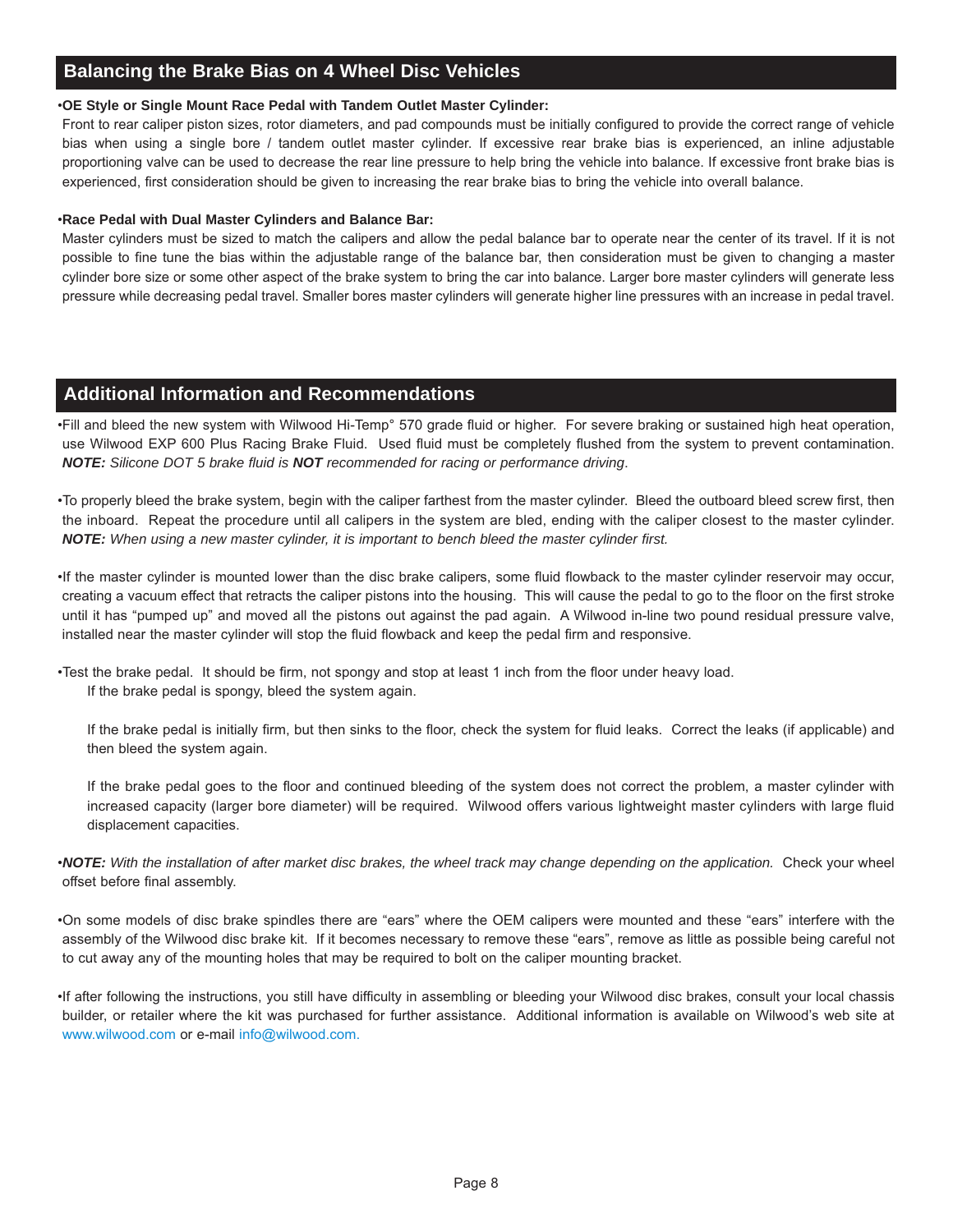## **WARNING • DO NOT DRIVE ON UNTESTED BRAKES BRAKES MUST BE TESTED AFTER INSTALLATION OR MAINTENANCE MINIMUM TEST PROCEDURE**

- Make sure pedal is firm: Hold firm pressure on pedal for several minutes, it should remain in position without sinking. If pedal sinks toward floor, check system for fluid leaks. DO NOT drive vehicle if pedal does not stay firm or can be pushed to the floor with normal pressure.
- [At very low speed \(2-5 mph\) apply brakes hard several times while turning steering from full left to full right, repeat](www.wilwood.com)  several times. Remove the wheels and check that components are not touching, rubbing, or leaking.
- Carefully examine all brake components, brake lines, and fittings for leaks and interference.
- Make sure there is no interference with wheels or suspension components.
- Drive vehicle at low speed (15-20 mph) making moderate and hard stops. Brakes should feel normal and positive. Again check for leaks and interference.
- Always test vehicle in a safe place where there is no danger to (or from) other people or vehicles.
- Always wear seat belts and make use of all safety equipment.

## **Pad and Rotor Bedding**

#### **BEDDING STEPS FOR NEW PADS AND ROTORS – ALL COMPOUNDS**

[Once the brake system has been tested and determined safe to operate the vehicle, follow these steps for the bedding of all new pad](www.wilwood.com) materials and rotors. These procedures should only be performed on a race track, or other safe location where you can safely and legally obtain speeds up to 65 MPH, while also being able to rapidly decelerate.

- Begin with a series of light decelerations to gradually build some heat in the brakes. Use an on-and-off the pedal technique by applying the brakes for 3-5 seconds, and then allow them to fully release for a period roughly twice as long as the deceleration cycle. If you use a 5 count during the deceleration interval, use a 10 count during the release to allow the heat to sink into the pads and rotors.
- After several cycles of light stops to begin warming the brakes, proceed with a series of medium to firm deceleration stops to continue raising the temperature level in the brakes.
- Finish the bedding cycle with a series of 8-10 hard decelerations from 55-65 MPH down to 25 MPH while allowing a proportionate release and heat-sinking interval between each stop. The pads should now be providing positive and consistent response.
- If any amount of brake fade is observed during the bed-in cycle, immediately begin the cool down cycle.
- Drive at a moderate cruising speed, with the least amount of brake contact possible, until most of the heat has dissipated from the brakes. Avoid sitting stopped with the brake pedal depressed to hold the car in place during this time. Park the vehicle and allow the brakes to cool to ambient air temperature.

#### **COMPETITION VEHICLES**

- If your race car is equipped with brake cooling ducts, blocking them will allow the pads and rotors to warm up quicker and speed up the bedding process.
- Temperature indicating paint on the rotor and pad edges can provide valuable data regarding observed temperatures during the bedding process and subsequent on-track sessions. This information can be highly beneficial when evaluating pad compounds and cooling efficiencies.